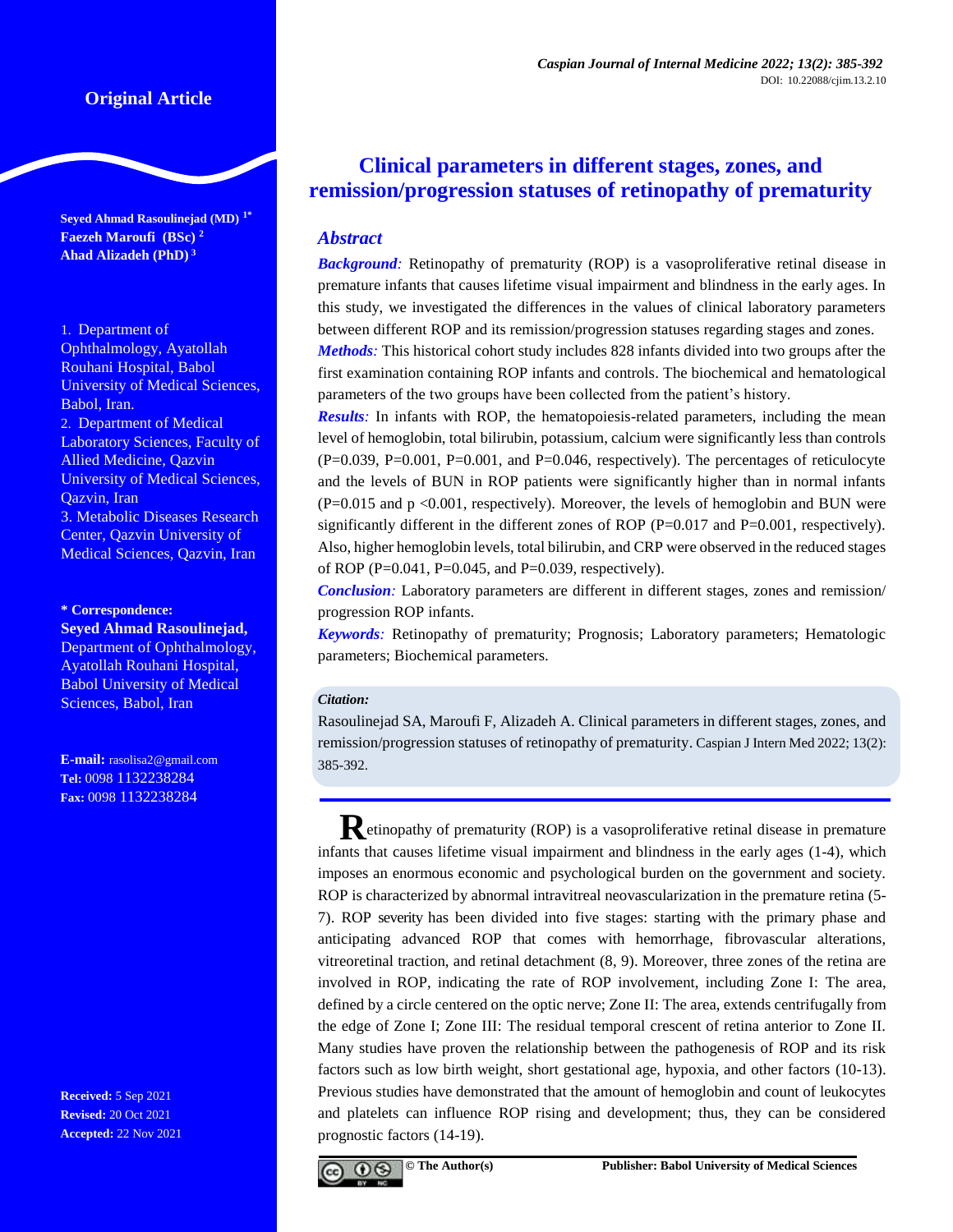To prevent the development of ROP and on-time treatment of affected infants, identifying high-risk infants is essential through predictive factors. In this study, we have analyzed the value of some biochemical and hematological parameters of the blood of premature infants including the number of white blood cells (WBC), platelets (Plt), hemoglobin (Hb), reticulocytes, total and direct bilirubin (Bili T, Bili D), blood urea nitrogen (BUN), creatinine (Cr), sodium (Na), potassium (K), calcium, blood sugar, C-reactive protein (CRP) and pH to investigate the differences between different ROP and its remission/ progression statuses regarding stages and zones.

# **Methods**

This historical cohort study was administered in the Ophthalmology Center of Ayatollah Rouhani Hospital in Babol, which affiliates with Babol University of Medical Sciences (Babol, Iran) from 2010 to 2020. It included 828 infants  $\left( \langle 37 \rangle \right)$  weeks of gestation with a birth weight  $\langle 2500 \rangle$ g). Institutional ethics committee approval was obtained from the local ethics committee (IR.MUBABOL.REC.1399.373). Initial examinations were performed four weeks after birth. For this aim, one hour after administering 2.5% phenylephrine and 0.5% tropicamide, the funduscopic examinations were implemented using a binocular indirect ophthalmoscope, 28D lens, scleral depressor, and pediatric speculum. If there was an ROP, the second examination was conducted two weeks after the first examination. The treatment protocol, including antivascular endothelial growth factor injection, was conducted according to the international classification of retinopathy of prematurity (ICROP) criteria for patients in stage 3 or more. The infants were separated into two groups, including the infants with no signs of ROP as the control group and infants with different stages of ROP as the case group. Of course, there were only stages 1, 2, and 3 of ROP in patients, and none of the infants had stages 4 or 5.

Blood samples were obtained from the infant's veins; after that, biochemical and hematological parameters of the two groups were examined by an automated system. These parameters and their reference ranges at first month after birth include white blood cell count (WBC,  $6.0\n-18.0\times10^{9}$ cell/L), hemoglobin (Hb, 13.4-19.9 g/dL), platelet count (Plt, 180-400  $\times$  10 $\Box$ /L), reticulocyte percentage (2.5-6.5% of RBCs), bilirubin total (Bili T, 0.1-12.0 mg/dL), bilirubin direct (Bili D, 0.1-2 mg/dL), blood urea nitrogen (BUN, 3-12 mg/dL), creatinine (Cr, 5-18 mg/dL), sodium (Na, 134-144 mEq/L),

potassium (K, 3.9-5.9 mEq/L), calcium (Ca, 5.9-11.0 mg/dL), blood Sugar (100-200 mg/dL), C-reactive protein (CRP, <1.0 mg/L), pH (7.35-7.45). Statistical analysis was performed using the SPSS 21.0 software. Quantitative variables were reported with mean ±standard deviation (SD). Chi-square and independent t-test evaluated univariate comparisons of risk factors between the groups. The level of significance was taken to be p<0.05 for all statistical tests.

# **Results**

**Patient characteristics:** A total of 828 premature neonates were included in this study. Between participants, 525 infants were normal individuals and 303 infants were identified with ROP, and 124 cases were treated. In the case group, 135 were females and 163 were males (5 missed data), and in the control group, 283 were females, and 242 were males. Laboratory parameters were obtained from all of them, and their data were compared for different items. The patients with ROP had different stages; 106 of them had stage 1, 115 of them had stage 2, and 76 of them had stage 3 of ROP (4 missed data). Moreover, 62 of the infants had ROP involvement in Zone 1, 156 in Zone 2, and 77 in Zone 3 (8 missed data). In the second examination, ROP had improved in 158 patients (157 fully treated and 1 case with reduction in stage).

**The values of the measured laboratory parameters in ROP and non-ROP infants:** As mentioned above, in the first examination, two groups were separated: the control group consists of infants without ROP, and the case group includes infants with different ROP stages. The mean amount of hemoglobin in normal infants was 14.44±3.31 g/dl, but in infants with ROP, the mean amount of Hb was 13.82±3.30  $g/dl$  (P=0.039). In the following of the reduction of Hb in infants with ROP, their RBC production increased consequently; therefore, the percentage of reticulocytes in ROP patients was significantly higher than normal infants  $(3.97 \pm 2.53 \times 10^6$ cell/µl and  $3.09\pm2.08$  $x10^6$ cell/µl, respectively, P=0.015). Moreover, there was no significant difference between the count of WBC and Plt in normal infants and infants with ROP  $(P=0.110$  and  $P=0.093$ , respectively). Also, obvious differences in biochemical factors were observed between infants with ROP and infants without ROP. The mean level of total bilirubin in infants without ROP was  $8.61\pm3.83$  mg/dL, and in ROP patients were significantly lower  $(7.30\pm3.65 \text{ mg/dL}, \text{P}=0.001)$ . However, there was no significant relevancy between direct bilirubin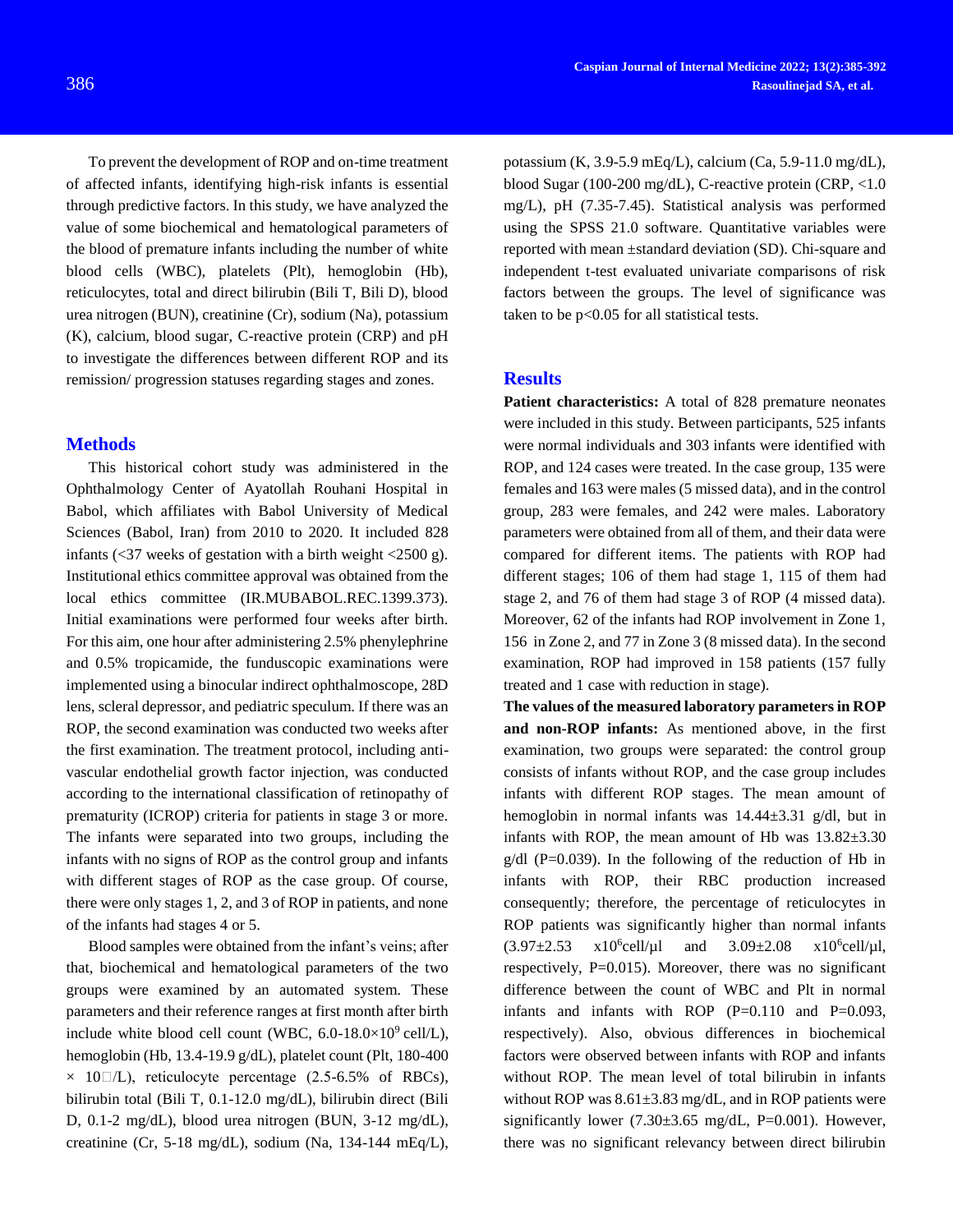and ROP (P=0.059). The BUN levels in infants with ROP were  $17.34 \pm 10.54$  mg/dL and higher than the normal range, but the BUN level in the control group was  $12.81 \pm 7.34$  mg/dL (p<0.001). Through the serum electrolytes, only potassium and calcium may play a significant role in ROP (P=0.001 and P=0.046, respectively). There was no significant difference between sodium levels in infants with ROP and normal individuals (P=0.557). The mean level of potassium in normal

infants was 4.94±0.82 mEq/L and significantly higher than potassium levels in infants with ROP (4.63  $\pm$  0.86 mEq/L). Similarly, the mean calcium level in the control group was  $9.02 \pm 1.53$  mg/dL and significantly higher than the case group with the mean level of  $8.72 \pm 1.11$  mg/dL. In the following, the blood pH did not significantly associate with ROP ( $P = 0.787$ ). The inflammatory index of CRP did not show a significant increase in infants with ROP  $(P=0.495)$  (table 1).

| <b>Parameters</b>       | <b>Control</b>            | <b>Case</b>               | <b>P-value</b> |
|-------------------------|---------------------------|---------------------------|----------------|
| $WBC$ (cell/ $\mu$ l)   | $12609.24 \pm 19368.05$   | $10558.37 \pm 10893.28$   | 0.110          |
| Hb(g/dL)                | $14.44 \pm 3.31$          | $13.82 \pm 3.30$          | 0.039          |
| $P$ lt (cell/ $\mu$ l)  | $275784.80 \pm 130346.17$ | $256491.72 \pm 121153.73$ | 0.093          |
| Reticulocyte (% of RBC) | $3.09 \pm 2.08$           | $3.97 \pm 2.53$           | 0.015          |
| Bili T $(mg/dL)$        | $8.61 \pm 3.83$           | $7.30 \pm 3.65$           | 0.001          |
| Bili $D$ (mg/dL)        | $0.41 \pm 0.56$           | $0.34 \pm 0.14$           | 0.059          |
| BUN (mg/dL)             | $12.81 \pm 7.34$          | $17.34 \pm 10.54$         | < 0.001        |
| $Cr$ (mg/dL)            | $0.58 \pm 0.35$           | $0.71 \pm 0.87$           | 0.065          |
| $Na$ (mEq/L)            | $136.91 \pm 4.99$         | $136.30 \pm 12.22$        | 0.557          |
| $K$ (mEq/L)             | $4.94 \pm 0.82$           | $4.63 \pm 0.86$           | 0.001          |
| blood Sugar (mg/dL)     | $70.30 \pm 36.85$         | $85.49 \pm 57.20$         | 0.095          |
| $Ca$ (mEq/L)            | $9.02 \pm 1.53$           | $8.72 \pm 1.11$           | 0.046          |
| $CRP$ (mg/L)            | $4.68 \pm 20.38$          | $3.69 \pm 7.28$           | 0.495          |
| pH                      | $7.33 \pm 0.09$           | $7.33 \pm 0.10$           | 0.787          |

**Table 1. The values of laboratory parameters in the case and control group.**

**The difference in laboratory parameters in different**  stages of ROP: Regarding the analysis of the values of each parameter in stages 1, 2, and 3 of ROP, no significant relationship was found between the level of parameters and their changes in different stages (table 2).

**The difference in laboratory parameters in different zones of ROP:** The comparison of laboratory parameters in different zones of ROP showed significant differences in hemoglobin and BUN levels at different zones of ROP ( $P = 0.017$  and P=0.001, respectively). The level of Hb was higher in Zone 3 compared to other zones, and the mean levels of BUN in Zone 1 of ROP were higher than the normal range in infants and showed a significant increase compared to different zones (table 3). Other parameters did not significantly correlate with the zones involved in ROP.

**The difference in laboratory parameters in different statuses of remission/progression of ROP:** Patients diagnosed with advanced ROP in the first examination were treated and re-examined after two weeks. Table 4 demonstrates the difference between the first and second examination of ROP, which determines the improvement of disease. Our results have shown that in cured patients, the mean count of WBCs was significantly less than in un-cured infants (P=0.006). Also, the mean levels of CRP as inflammatory index in cured infants were significantly less than in un-cured patients  $(P=0.011)$  and WBCs. This evidence indicates that in patients with higher immune levels, the response to treatment and disease improvement are weaker. The serum level of potassium in patients involved with ROP was  $4.91\pm0.80$  mEq/L and in cured infants was  $4.61\pm0.85$ mEq/l; therefore, the increased potassium levels in un-cured patients were significantly associated with a less remission and weaker response to treatment (P=0.008). Also, the total bilirubin has shown higher levels in un-cured infants, which is significantly associated with a lack of complete remission in patients ( $P=0.030$ ). Other factors have shown no significant relation with ROP remission (table 4).

**The difference of means of laboratory parameters in different progression statuses of the stage of ROP:** The purpose of this section is to analyze the differences between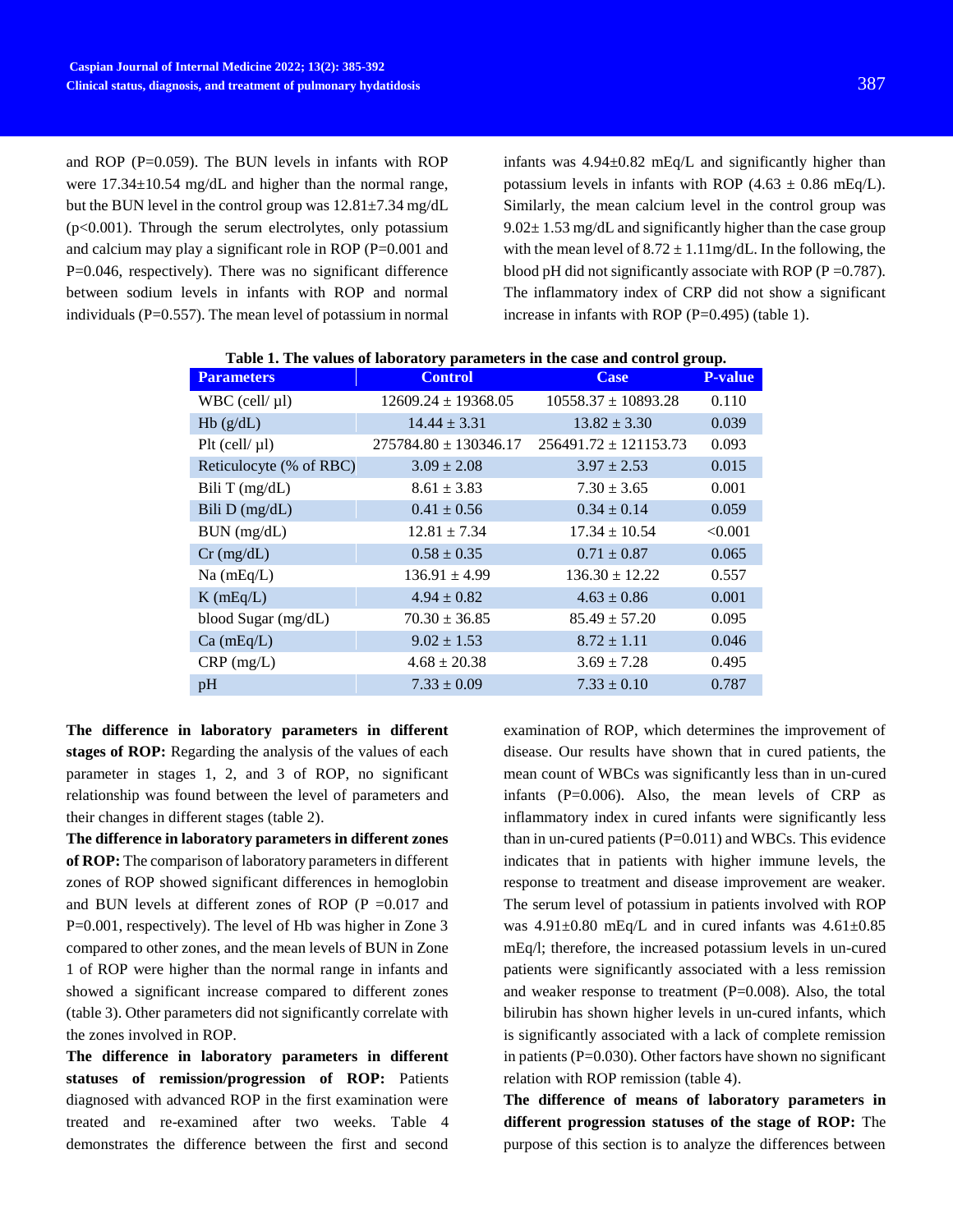the stage of ROP in the first and second examination and evaluate the progression or improvement of ROP in un-cured infants. The reduction of the stages in the second examination indicates the recovery of the ROP. Our results revealed that the hemoglobin, total bilirubin, and CRP have a significant relationship with changing the stage of ROP  $(P=0.041, P)$  $=0.045$ , and P $=0.039$ , respectively) (table 5). In patients with a reduced stage, the mean hemoglobin levels were  $16.00\pm1.90$ mg/dl, higher than other conditions. The stable patients in terms of ROP stages (no change in status of the stage between two exams) had mean hemoglobin levels of  $12.98 \pm 3.61$ mg/dl. In addition, the mean hemoglobin level in patients with

progressed ROP (increasing in stage) was 14.62±3.52 mg/dl. As well as the hemoglobin levels, the mean total bilirubin in patients with a reduced stage was 9.55±1.77 mg/dl.

**The difference of means of laboratory parameters in different progression statuses of the zone of ROP:** Similar to the previous section, the differences between the zone of ROP in the first and the second examinations indicate the progression or improvement of ROP in involved infants. Moreover, the increase of zone in the second examination shows the remission of the ROP. With regard to our results, there was not any significant relationship between laboratory parameters and changing of the zones of ROP (table 6).

| Table 2. The values of laboratory parameters in different stages of ROP. |  |
|--------------------------------------------------------------------------|--|
|--------------------------------------------------------------------------|--|

| <b>Parameters</b>       | <b>Patients in Stage 1</b> | <b>Patients in Stage 2</b> | <b>Patients in Stage 3</b> | P value |
|-------------------------|----------------------------|----------------------------|----------------------------|---------|
| WBC (cell/ $\mu$ l)     | $10985.17 \pm 12224.81$    | $8983.07 \pm 6822.11$      | $12223.81 \pm 13284.85$    | 0.251   |
| Hb(g/dL)                | $13.94 \pm 3.46$           | $14.17 \pm 3.19$           | $13.17 \pm 3.15$           | 0.325   |
| $P$ lt (cell/ $\mu$ l)  | 259820.00±119571.42        | 256194.66±125991.62        | $250162.79 \pm 122801.22$  | 0.726   |
| Reticulocyte (% of RBC) | $3.34 \pm 1.83$            | $4.58 \pm 2.32$            | $4.50 \pm 4.18$            | 0.122   |
| Bili T $(mg/dL)$        | $7.30 \pm 4.21$            | $7.31 \pm 3.18$            | $7.28 \pm 2.82$            | 0.781   |
| Bili $D$ (mg/dL)        | $0.32 \pm 0.13$            | $0.36 \pm 0.15$            | $0.33 \pm 0.15$            | 0.478   |
| BUN (mg/dL)             | $16.77 \pm 11.11$          | $16.95 \pm 8.51$           | $19.72 \pm 11.88$          | 0.307   |
| $Cr$ (mg/dL)            | $0.61 \pm 0.20$            | $0.96 \pm 1.53$            | $0.60 \pm 0.19$            | 0.437   |
| $Na$ (mEq/L)            | $138.13 \pm 5.34$          | $133.06 \pm 20.42$         | $136.60 \pm 6.25$          | 0.093   |
| $K$ (mEq/L)             | $4.71 \pm 0.77$            | $4.55 \pm 0.95$            | $4.57 \pm 0.95$            | 0.699   |
| blood Sugar (mg/dL)     | $74.47 \pm 40.27$          | $71.44 \pm 49.40$          | $116.14 \pm 73.03$         | 0.066   |
| $Ca$ (mEq/L)            | $8.77 \pm 1.12$            | $8.61 \pm 0.87$            | $8.87 \pm 1.38$            | 0.425   |
| $CRP$ (mg/L)            | $4.43 \pm 8.50$            | $3.63 \pm 7.13$            | $2.09 \pm 3.21$            | 0.329   |
| pH                      | $7.35 \pm 0.21$            | $7.33 \pm 0.12$            | $7.35 \pm 0.08$            | 0.312   |

#### **Table 3. The values of laboratory parameters in different zones of ROP.**

| <b>Parameters</b>       | Zone 1                  | Zone 2                    | Zone 3                    | P value |
|-------------------------|-------------------------|---------------------------|---------------------------|---------|
| WBC (cell/ $\mu$ l)     | $10647.39 \pm 11541.14$ | $9641.02 \pm 7906.21$     | $12173.41 \pm 14827.92$   | 0.390   |
| Hb(g/dL)                | $13.87 \pm 3.02$        | $13.29 \pm 3.37$          | $14.86 \pm 3.20$          | 0.017   |
| $P$ lt (cell/ $\mu$ l)  | 252351.35 ± 121992.99   | $253485.55 \pm 125551.06$ | $263050.00 \pm 119745.25$ | 0.791   |
| Reticulocyte (% of RBC) | $4.32 \pm 4.08$         | $4.26 \pm 2.24$           | $3.51 \pm 2.19$           | 0.420   |
| Bili T $(mg/dL)$        | $7.85 \pm 3.22$         | $6.59 \pm 3.00$           | $8.17 \pm 4.68$           | 0.072   |
| Bili D (mg/dL)          | $0.36 \pm 0.15$         | $0.34 \pm 0.16$           | $0.32 \pm 0.10$           | 0.642   |
| BUN (mg/dL)             | $23.01 \pm 12.82$       | $17.53 \pm 10.37$         | $13.77 \pm 7.35$          | 0.001   |
| $Cr$ (mg/dL)            | $0.69 \pm 0.27$         | $0.80 \pm 1.21$           | $0.60 \pm 0.15$           | 0.563   |
| $Na$ (mEq/L)            | $136.64 \pm 5.98$       | $135.25 \pm 16.47$        | $137.66 \pm 5.42$         | 0.820   |
| $K$ (mEq/L)             | $4.75 \pm 0.73$         | $4.60 \pm 0.94$           | $4.59 \pm 0.85$           | 0.722   |
| blood Sugar (mg/dL)     | $105.09 \pm 34.53$      | $85.96 \pm 71.27$         | $70.42 \pm 42.81$         | 0.111   |
| $Ca$ (mEq/L)            | $8.64 \pm 1.31$         | $8.77 \pm 1.05$           | $8.79 \pm 1.09$           | 0.801   |
| $CRP$ (mg/L)            | $2.19 \pm 4.09$         | $4.30 \pm 7.99$           | $3.79 \pm 7.74$           | 0.197   |
| pH                      | $7.33 \pm 0.08$         | $7.34 \pm 0.11$           | $7.36 \pm 0.28$           | 0.423   |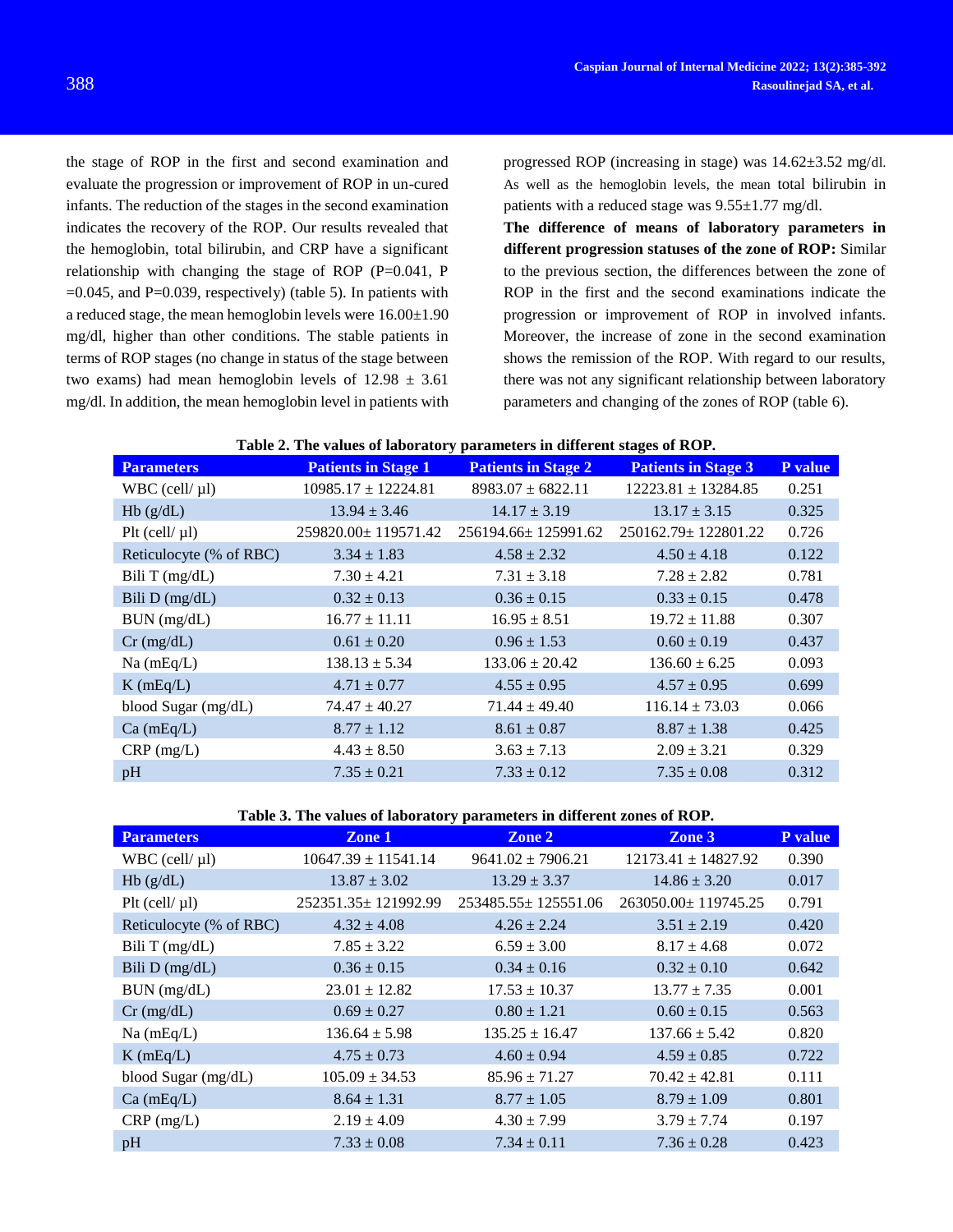| Table 4. The difference of means of laboratory parameters with the improvement of ROP. |
|----------------------------------------------------------------------------------------|
|----------------------------------------------------------------------------------------|

| <b>Parameters</b>                   | <b>level</b> | no change in ROP status   | <b>ROP</b> remission      | <b>P-value</b> |
|-------------------------------------|--------------|---------------------------|---------------------------|----------------|
| $WBC$ (cell/ $\mu$ l)               | <b>NA</b>    | $12338.94 \pm 18226.66$   | $9982.42 \pm 10281.81$    | 0.006          |
| Hb(g/dL)                            | NA           | $14.30 \pm 3.37$          | $13.71 \pm 3.17$          | 0.061          |
| $P$ lt (cell/ $\mu$ l)              | <b>NA</b>    | $267771.68 \pm 130364.00$ | $272033.33 \pm 119755.19$ | 0.614          |
| Reticulocyte<br>(%<br><sub>of</sub> | <b>NA</b>    | $3.26 \pm 2.13$           | $3.94 \pm 2.71$           | 0.138          |
| Bili T $(mg/dL)$                    | <b>NA</b>    | $8.35 \pm 3.76$           | $7.55 \pm 4.12$           | 0.030          |
| Bili $D$ (mg/dL)                    | <b>NA</b>    | $0.40 \pm 0.51$           | $0.34 \pm 0.15$           | 0.442          |
| BUN (mg/dL)                         | <b>NA</b>    | $14.20 \pm 8.88$          | $15.66 \pm 9.62$          | 0.111          |
| $Cr$ (mg/dL)                        | <b>NA</b>    | $0.61 \pm 0.51$           | $0.70 \pm 0.91$           | 0.093          |
| $Na$ (mEq/L)                        | <b>NA</b>    | $136.72 \pm 5.10$         | $136.10 \pm 15.36$        | 0.227          |
| $K$ (mEq/L)                         | <b>NA</b>    | $4.91 \pm 0.80$           | $4.61 \pm 0.85$           | 0.008          |
| blood Sugar (mg/dL)                 | <b>NA</b>    | $71.38 \pm 36.97$         | $73.92 \pm 44.47$         | 0.696          |
| $Ca$ (mEq/L)                        | <b>NA</b>    | $8.91 \pm 1.49$           | $8.84 \pm 1.06$           | 0.947          |
| $CRP$ (mg/L)                        | <b>NA</b>    | $4.84 \pm 18.91$          | $2.91 \pm 6.08$           | 0.011          |
| pH                                  | <b>NA</b>    | $7.33 \pm 0.10$           | $7.35 \pm 0.19$           | 0.871          |

| Table 5. The difference of means of laboratory parameters with the changing the stage of ROP. |                          |                        |                         |                |  |  |
|-----------------------------------------------------------------------------------------------|--------------------------|------------------------|-------------------------|----------------|--|--|
| <b>Parameters</b>                                                                             | decreasing in stage      | no change in stage     | increasing in stage     | <b>P-value</b> |  |  |
| $WBC$ (cell/ $\mu$ l)                                                                         | $16662.50 \pm 23224.74$  | $10658.31 \pm 9556.31$ | $9343.79 \pm 5701.15$   | 0.761          |  |  |
| Hb(g/dL)                                                                                      | $16.00 \pm 1.90$         | $12.98 \pm 3.61$       | $14.62 \pm 3.52$        | 0.041          |  |  |
| $P$ lt (cell/ $\mu$ l)                                                                        | $205125.0 \pm 120971.59$ | 244305.8±135207.57     | $215812.5 \pm 98890.66$ | 0.701          |  |  |
| Reticulocyte (% of RBC)                                                                       | $4.83 \pm 1.27$          | $3.79 \pm 1.94$        | $5.02 \pm 3.36$         | 0.494          |  |  |
| Bili T $(mg/dL)$                                                                              | $9.55 \pm 1.77$          | $6.55 \pm 2.61$        | $6.72 \pm 3.76$         | 0.045          |  |  |
| Bili $D$ (mg/dL)                                                                              | $0.32 \pm 0.04$          | $0.35 \pm 0.12$        | $0.34 \pm 0.13$         | 0.882          |  |  |
| BUN (mg/dL)                                                                                   | $25.56 \pm 13.67$        | $18.21 \pm 9.46$       | $20.56 \pm 15.32$       | 0.332          |  |  |
| $Cr$ (mg/dL)                                                                                  | $0.56 \pm 0.21$          | $0.62 \pm 0.20$        | $1.10 \pm 1.71$         | 0.361          |  |  |
| $Na$ (mEq/L)                                                                                  | $136.62 \pm 6.57$        | $136.03 \pm 4.83$      | $135.64 \pm 6.64$       | 0.994          |  |  |
| $K$ (mEq/L)                                                                                   | $4.97 \pm 0.87$          | $4.70 \pm 0.64$        | $4.89 \pm 0.84$         | 0.663          |  |  |
| blood Sugar $(mg/dL)$                                                                         | $8.27 \pm 1.63$          | $8.40 \pm 1.22$        | $8.62 \pm 0.65$         | 0.855          |  |  |
| $Ca$ (mEq/L)                                                                                  | $4.00 \pm 5.92$          | $4.20 \pm 8.40$        | $10.18 \pm 12.66$       | 0.039          |  |  |
| $CRP$ (mg/L)                                                                                  | $7.34 \pm 0.06$          | $7.34 \pm 0.13$        | $7.31 \pm 0.10$         | 0.796          |  |  |

# **Table 6. The difference of means of laboratory parameters with the changing the zone of ROP.**

| <b>Parameters</b>       | <b>Decreasing in zone</b> | <b>Decreasing No change in zone</b> | with Decreasing Increase in zone | <b>P-value</b> |
|-------------------------|---------------------------|-------------------------------------|----------------------------------|----------------|
| $WBC$ (cell/ $\mu$ l)   | $7566.67 \pm 2325.22$     | $11374.11 \pm 9655.97$              | $11458.86 \pm 16691.32$          | 0.214          |
| Hb(g/dL)                | $13.75 \pm 5.29$          | $13.32 \pm 3.50$                    | $14.42 \pm 3.23$                 | 0.538          |
| Plt (cell/ $\mu$ l)     | $231666.67 \pm 160128.28$ | $224458.02 \pm 118744.48$           | $252562.50 \pm 143634.24$        | 0.926          |
| Reticulocyte (% of RBC) | $5.92 \pm 2.59$           | $6.68 \pm 3.21$                     | $7.65 \pm 2.68$                  | 0.348          |
| Bili T $(mg/dL)$        | $0.32 \pm 0.10$           | $0.37 \pm 0.13$                     | $0.30 \pm 0.06$                  | 0.401          |
| Bili $D$ (mg/dL)        | $15.96 \pm 13.30$         | $20.93 \pm 12.17$                   | $19.74 \pm 12.03$                | 0.388          |
| BUN (mg/dL)             | $1.92 \pm 2.85$           | $0.60 \pm 0.20$                     | $0.65 \pm 0.22$                  | 0.427          |
| $Cr$ (mg/dL)            | $134.50 \pm 3.51$         | $136.80 \pm 4.85$                   | $134.82 \pm 6.79$                | 0.381          |
| $Na$ (mEq/L)            | $4.75 \pm 0.77$           | $4.71 \pm 0.76$                     | $4.89 \pm 0.70$                  | 0.750          |
| $K$ (mEq/L)             | $6.55 \pm 1.91$           | $8.80 \pm 0.88$                     | $8.03 \pm 1.27$                  | 0.066          |
| blood Sugar $(mg/dL)$   | $11.83 \pm 18.32$         | $5.19 \pm 8.48$                     | $4.31 \pm 5.99$                  | 0.628          |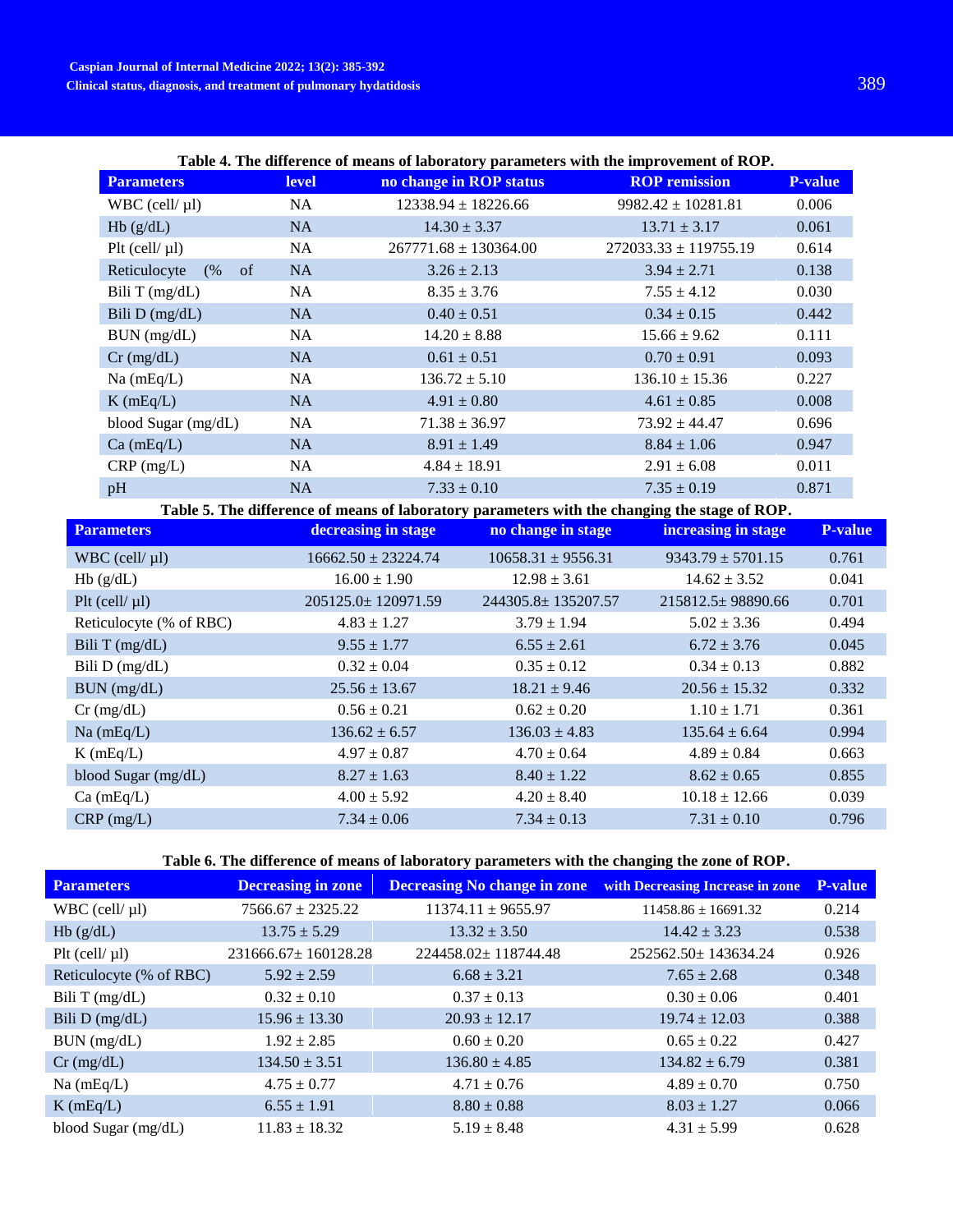Ca (mEq/L)  $7.30 \pm 0.06$   $7.34 \pm 0.15$   $7.33 \pm 0.04$   $0.786$ 

# **Discussion**

Retinopathy of prematurity (ROP) is a vascular retinopathy disease in premature infants that causes vision loss. ROP is characterized by abnormal intravitreal neovascularization in the retina due to arrest in normal retinal vascular development, resulting in ischemia and retinal hypoxia. Many factors associated with ROP development include low birth weight, short gestational age, inflammation, mutations, supplemental oxygen therapy, and its relationship with hyperoxia dominate. An increase of vascular endothelial growth factor (VEGF) and its production and secretion is identified as a primary risk factor of ROP in the retina regeneration period.

Previous studies have demonstrated that the laboratory parameters like hematological and biochemical factors can be influenced in ROP rising and progression, and they can be considered prognostic factors. In this study, we have investigated the association of biochemical and hematological parameters with ROP prognosis in premature infants.

According to the results, the reduction of hemoglobin and increase in reticulocytes show that mild anemia was present in infants with ROP; thus, mild anemia is a risk factor for ROP. It was related to oxygen therapy and retinal vasculature autoregulation, and subsequent ischemia [\(20\)](#page-7-0). In hyperoxia, the response of retinal blood flow (RBF) and choroidal blood flow (ChBF) of the newborn cannot be maintained constant; as a consequence, a huge amount of toxic oxygen delivery into the retina can upset the autoregulatory response [\(21\)](#page-7-1). Accordingly, reducing oxygen supplementation has been repeatedly described as an effective factor in declining ROP rate [\(22,](#page-7-2) [23\)](#page-7-3).

The lower levels of total bilirubin, potassium, and calcium have presented in ROP cases compared with non-ROP infants, suggesting that the high levels of bilirubin, potassium, and calcium can be considered a protective factor against ROP rising and development. Some studies have shown that bilirubin has an antioxidant role in vitro and can protect against oxidative stress [\(24\)](#page-7-4), so studies tend to manifest the association of serum bilirubin level with ROP. On the other hand, the photoreceptor calcium channels have a role in ion flux to prevent the oxidative stress; thus lower level of calcium has an effective role in the development of the lesions of ROP [\(25\)](#page-7-5). Also, the higher levels of BUN were observed in ROP cases. Moreover, the levels of hemoglobin and BUN

significantly related with the zone of ROP, in which the level of Hb was higher in Zone 3; the mean level of BUN in Zone 1 of ROP was higher than in other zones. On the other hand, the higher levels of hemoglobin, total bilirubin, and CRP, as a prognostic factor, can predict the stage reduction of ROP that is associated with the improvement of ROP. In addition, the higher levels of WBCs, CRP, potassium, and total bilirubin can be considered a prognostic factor to predict the development of ROP and response to treatment. Therefore, the response to treatment is weaker in patients with higher immune levels related to higher inflammation status.

Other similar studies confirm our results. Heyman et al. suggested that a high bilirubin level may have a protective role as an antioxidant on ROP progression [\(26\)](#page-7-6). Also, Akkawi et al. found that the high bilirubin levels are a protective factor against ROP development. Also, they suggested the low hemoglobin level can be considered a risk factor for developing ROP in infants [\(27\)](#page-7-7). Similarly, in a Chinese study, anemia was identified as an independent risk factor of ROP [\(28\)](#page-7-8). Ünsal et al. demonstrated that hemoglobin and related parameters values in infants with ROP were significantly lower than the normal infants. Leukocyte count was higher in the ROP group [\(29\)](#page-7-9). Our results suggest that the high levels of leukocytes can be considered a prognostic factor for ROP development. Kurtul et al. found that inflammation in ROP leads to an increase of WBC and neutrophil counts; thus, the neutrophil-lymphocyte ratio can be considered a predictive factor for ROP [\(15\)](#page-6-6).

Our results did not show any differences in platelet count between ROP cases and controls; in contrast, several studies have indicated that thrombocytopenia can be considered a prognostic factor for ROP [\(14,](#page-6-5) [18\)](#page-7-10). Due to these outcomes, laboratory parameters can predict the prognosis of ROP and the risk of anticipated severe ROP; also they can be used as a simple screening test to predict the ROP [\(17,](#page-6-7) [30\)](#page-7-11) that leads to on-time detection of ROP and early onset of treatment causing to prevent the progression of ROP into severe stages and blindness and can improve the life of infants.

Of course, our study had some defects, including its retrospective nature, failure to check further basic parameters like HbF and parameters of cord blood, lack of useful advanced methods such as PCR, chemiluminescence, or electrophoresis checking more precisely, and short follow-up. Despite these limitations, our results are promising for using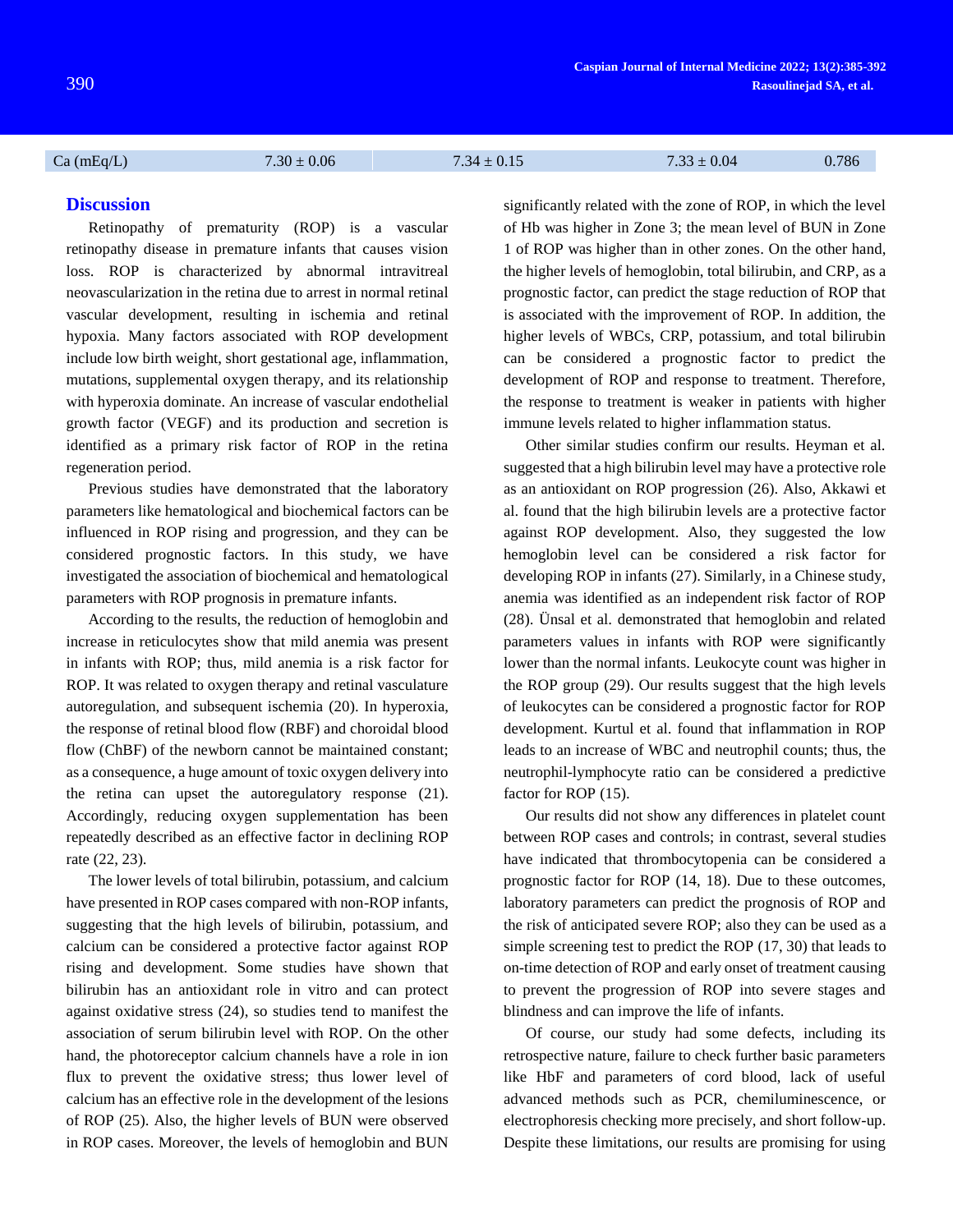the laboratory parameters as a simple screening tool to predict the ROP arising and prognosis. Future studies will identify other factors for predicting ROP prognosis and could contain inflammatory mediators, hemoglobin or leukocytes subgroups, specific antigens, mutations or polymorphisms, and underlying disease. In conclusion, Some laboratory parameters can effectively predict the prognosis of ROP. The lower levels of total bilirubin, potassium, calcium, and higher levels of BUN were presented in ROP cases compared to control infants. Moreover, the levels of hemoglobin and BUN are significantly related to the zone of ROP. In contrast, the higher levels of hemoglobin, total bilirubin, and CRP can predict the stage reduction associated with the improvement of ROP. In addition, the higher levels of WBCs, CRP, potassium, and total bilirubin can be considered a potent prognostic factor to predict the development of ROP and response to treatment. Due to these outcomes, laboratory parameters can be used as a simple screening test to predict ROP that leads to on-time detection of ROP and early onset of treatment causing to prevent the progression of ROP into severe stages and blindness. More studies are needed to find the correlations, regressions, precisions, and accuracies.

# **Acknowledgments**

Not applicable

**Funding:** There is no funding received in this experiment. **Conflict of Interest:** All authors declare that there is no conflict of interest.

#### **References**

- <span id="page-6-0"></span>1. Blencowe H, Lawn JE, Vazquez T, Fielder A, Gilbert C. Preterm-associated visual impairment and estimates of retinopathy of prematurity at regional and global levels for 2010. Pediatr Res 2013; 74: 35-49.
- 2. Ebrahim M, Ahmad RS, Mohammad M. Incidence and risk factors of retinopathy of prematurity in Babol, North of Iran. Ophthal Epidemiol 2010; 17: 166-70.
- 3. Gilbert C. Retinopathy of prematurity: a global perspective of the epidemics, population of babies at risk and implications for control. Early Hum Dev 2008; 84: 77- 82.
- 4. Ahmadpour-Kacho M, Motlagh AJ, Rasoulinejad SA, et al. Correlation between hyperglycemia and retinopathy of prematurity. Pediatr Int 2014; 56: 726-30.
- <span id="page-6-1"></span>5. Garcia-Valenzuela E, Kaufman LM. High myopia associated with retinopathy of prematurity is primarily lenticular. J AAPOS 2005; 9: 121-8.
- 6. Maroufizadeh S, Almasi-Hashiani A, Omani Samani R, Sepidarkish M. Prevalence of retinopathy of prematurity in Iran: a systematic review and Meta-analysis. Int J Ophthalmol 2017; 10: 1273-9.
- 7. Sohaila A, Tikmani SS, Khan IA, et al. Frequency of retinopathy of prematurity in premature neonates with a birth weight below 1500 grams and a gestational age less than 32 weeks: a study from a tertiary care hospital in a lower-middle income country. PloS One 2014; 9: e100785.
- <span id="page-6-2"></span>8. Good WV, Gendron RL. Retinopathy of prematurity. Ophthalmol Clin North Am 2001; 14: 513-9.
- <span id="page-6-3"></span>9. Niwald A. Risk factors of 3rd stage retinopathy of prematurity progression. Klinika Oczna 2000; 102: 449- 53.
- <span id="page-6-4"></span>10. Smith LE. Pathogenesis of retinopathy of prematurity. Growth Horm IGF Res 2004; 14: S140-4.
- 11. Azimi M, Rasoulinejad SA, Pacut A. Iris recognition under the influence of diabetes. Biomed Tech (Berl) 2019; 64: 683-9.
- 12. Rasoulinejad SA, Zarghami A, Hosseini SR, et al. Prevalence of age-related macular degeneration among the elderly. Caspian J Intern Med 2015; 6: 141-7.
- 13. Rasoulinejad SA, Hajian-Tilaki K, Mehdipour E. Associated factors of diabetic retinopathy in patients that referred to teaching hospitals in Babol. Caspian J Intern Med 2015; 6: 224-8.
- <span id="page-6-5"></span>14.Jensen AK, Ying GS, Huang J, et al. Thrombocytopenia and retinopathy of prematurity. JAAPOS 2011; 15: e3-e4.
- <span id="page-6-6"></span>15. Kurtul BE, Kabatas EU, Zenciroglu A, et al. Serum neutrophil-to-lymphocyte ratio in retinopathy of prematurity. JAAPOS 2015; 19: 327-31.
- 16. Lubetzky R, Stolovitch C, Dollberg S, et al. Nucleated red blood cells in preterm infants with retinopathy of prematurity. Pediatrics 2005; 116: e619-22.
- <span id="page-6-7"></span>17. Niranjan HS, Bharath Kumar Reddy KR, et al. Role of hematological parameters in predicting retinopathy of prematurity (ROP) in preterm neonates. Indian J Pediatr 2013; 80: 726-30.